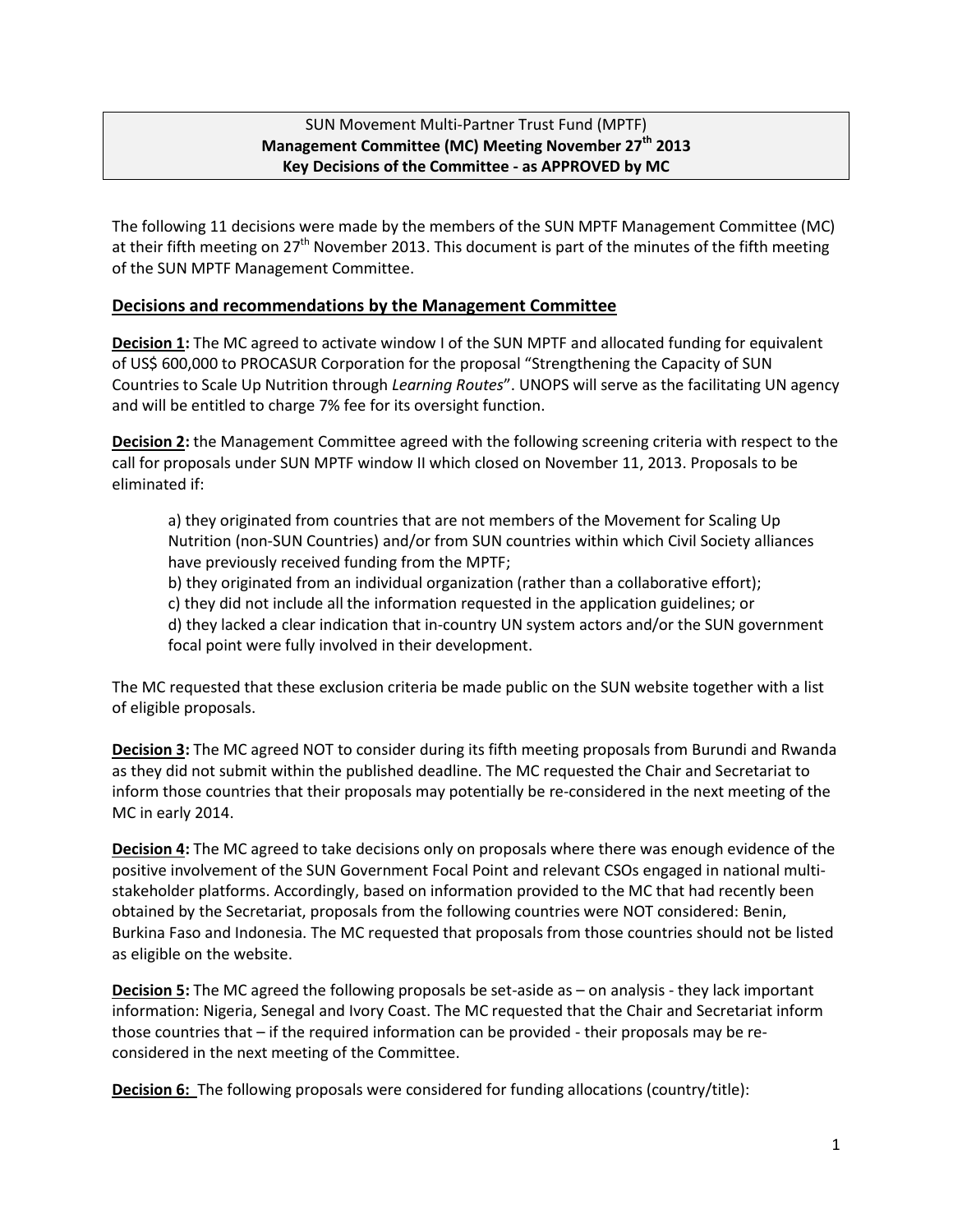1. **El Salvador**: Movilizacion de la sociedad civil para la erradicacion de la malnutricion con un abordaje integral, intersectorial y de genero

2. **Guinea**: Appui à la mobilisation de la société civile pour le renforcement de la nutrition en Guinée

3. **Kenya:** Mobilizing Civil Society in Kenya to champion Scaling up Nutrition

4. **Kyrgyz Republic:** Creating of enabling environment/structural support to improve nutrition for the sake of justice and future generations in the Kyrgyz Republic

5. **Lao DPR**: SUN Civil Society Alliance (CSA) in Lao PDR

6. **Madagascar**: HINA - Plateforme de la Société Civile SUN

7. **Myanmar:** Establishing a Civil Society Alliance to Scale Up Nutrition in Myanmar

8. **Peru**: Accion concertada por la nutricion Infantil

9. **Sierra Leone**: The Establishment of a Coordinated and Mobilized Civil Society Platform in Sierra Leone in Support of the Scaling Up Nutrition Movement

10**. Sri Lanka**: Formation of Civil Society Alliance (CSA) that supports to make Sri Lanka a nourished nation

11.**Zimbabwe**: Supporting civil society organisations in realising SUN objectives and commitments in Zimbabwe

12.**Global CSO network**: Mobilising civil society in support of the Scaling Up Nutrition (SUN) MOVEMENT – a focus on supporting country civil society efforts and fostering cross-learning towards evidence of impact of the SUN MOVEMENT

**Decision 7:** Participating Organizations agreed to serve as facilitators for national and global civil society projects as follows:

- (a) WHO/PAHO will serve as facilitator for Civil Society Alliances in El Salvador
- (b) WFP (including through REACH) will serve as facilitator for Civil Society Alliances in Madagascar, Peru, Sri Lanka and Zimbabwe;
- (c) UNOPS will serve as facilitator for Civil Society Alliances in Myanmar, Lao DPR and in support of the proposal from the Global Civil Society Network.
- (d) UNICEF will serve as facilitator for Civil Society Alliances in Guinea, Kenya, Kyrgyz Republic and Sierra Leone.

MC requested that the Chair informs applicants from countries that required UNICEF as their Participating Organization that transfer of funds will be deferred until UNICEF signs up to the SUN MPTF.

**Decision 8:** The MC requested that the Chair informs applicants of decisions and recommendations in relation to their proposals and relative budgets. The MC agreed that Civil Society Alliances would refine the proposals –and prioritize as needed- with the chosen Participating Organization. Refinement will take into account recommendations provided by the MC during the approval of funding allocations, including the summary appraisal of the proposals by the Secretariat. Revised proposals will have to be submitted *within the following 15 days* from notification to the SUN MPTF Secretariat for signing and release of funds. MC is not expected to further revise those proposals. The Chair will inform the MC when the funds are released as appropriate. Should applicants fail to take into account recommendations, transfer process will be held back.

**Decision 9:** MC agreed on the following funding allocations: USD 280,000 to CALMA in El Salvador; USD 270,000 to Terre des Hommes on behalf of CNOSCG in Guinea; USD 280,000 to World Vision Kenya on behalf of Kenya CSA; USD 220,000 to Innovative Solution in Kyrgyz Republic; USD 250,000 to Plan International on behalf I-NGO in Lao DPR; USD 280,000 to Action Contre la Faim (ACF) on behalf of Hina CSA in Madagascar; USD 210,000 to Save the Children International in Myanmar; USD 260,000 to Care